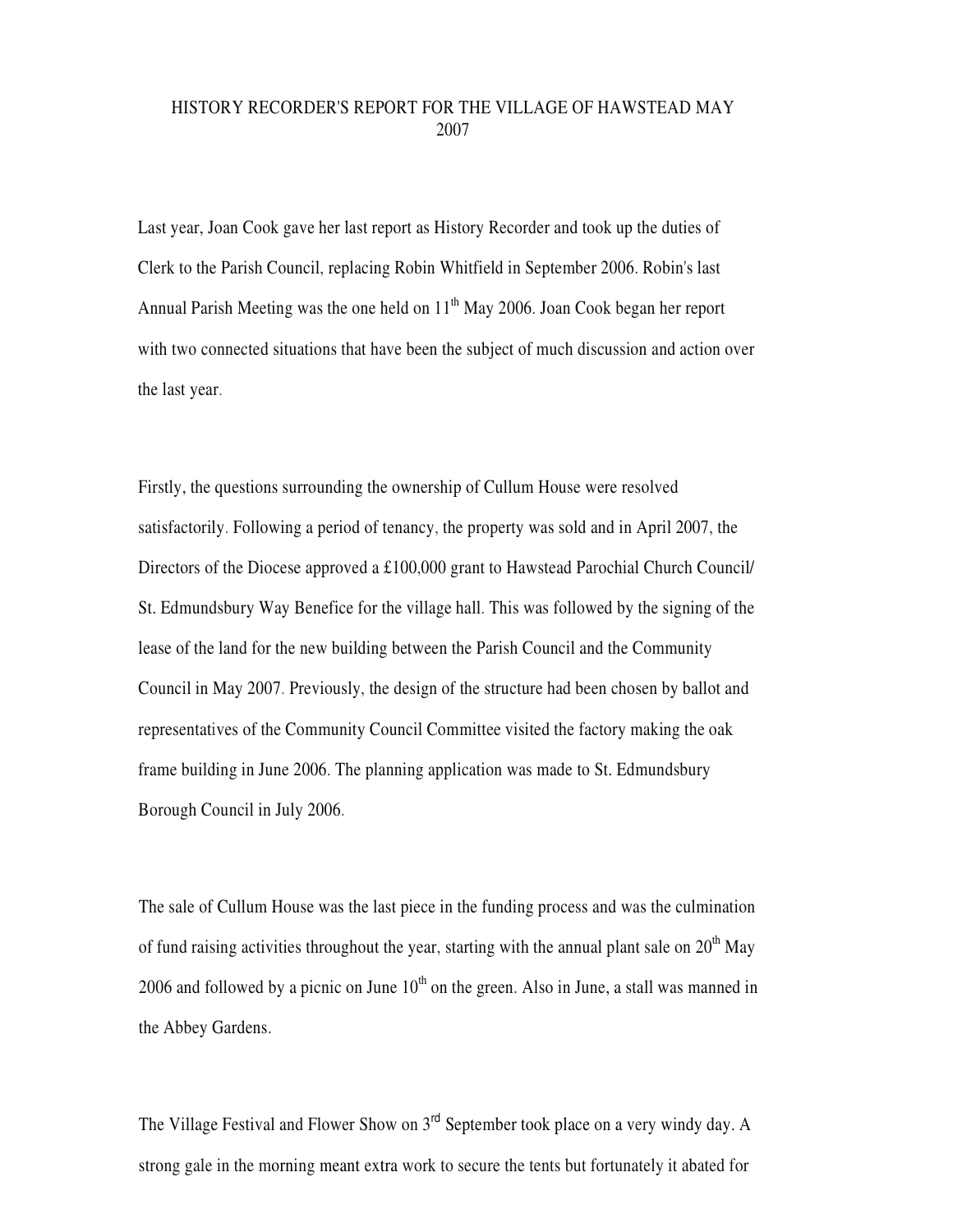the afternoon of the show and for the music later that evening, Other events were a stall in the Guildhall in Bury on Dec  $2^{nd}$ ; the Dec  $9^{th}$  Christmas market in the church; Easter Day egg hunt; annual plant sale  $26<sup>th</sup>$  May 2007, A monthly draw started in August 2006, together with the sale of hall roof tiles. The Community Council also subsidised the Dec 21 st village Christmas lunch and the Dec  $29<sup>th</sup>$  trip to the pantomime (Aladdin in the big top in Nowton Park). The Community Council AGM is to be held on 31<sup>st</sup> May 2007.

Apropos of Cullum house, the last year also marked the passing away of Elsa Kilpatrick, on 12<sup>th</sup> May 2006. She lived at Cullum House for over 40 years and was a stalwart of the village. Among other things, she was the instigator and first chairman of the Hawstead Community Council Committee in 1971. A tribute was published in the June 2006 issue of the Hawstead Journal. A tribute to Norman Fearon, who we lost in December 2005, lay reader for 5 years at Hawstead Church, was published in June 2006. Lesley Pettitt, sometime tenant of Mill Post Farm on Whepstead Road, died in January with a memorial service held on 15<sup>th</sup> February 2007,

The Parochial Church Council passed new rules concerning the care and maintenance of tombs, headstones and memorials, under advisement from the diocese. Our curate, the Rev Rob James was ordained as priest on 25 June 2006 and in June 2007 moves to a pastoral position in Gloucestershire. Tony Hillman stood down after 15 years as Church Warden and Lay Elder in March 2007. Suffolk Historic Churches sponsored cycle ride on 9<sup>th</sup> September again included Hawstead. The Harvest supper was held in the Barn at Church Farm House on 23 September 2006, Christmas carols and readings were given in the church on  $17<sup>th</sup>$ Dec. The Aquarius Singers performed Faure Requiem on 1 m April (palm Sunday). At the Parochial Church Council AGM on Wed 28<sup>th</sup> March, Lesley Carey and Simon Miller were appointed as church wardens,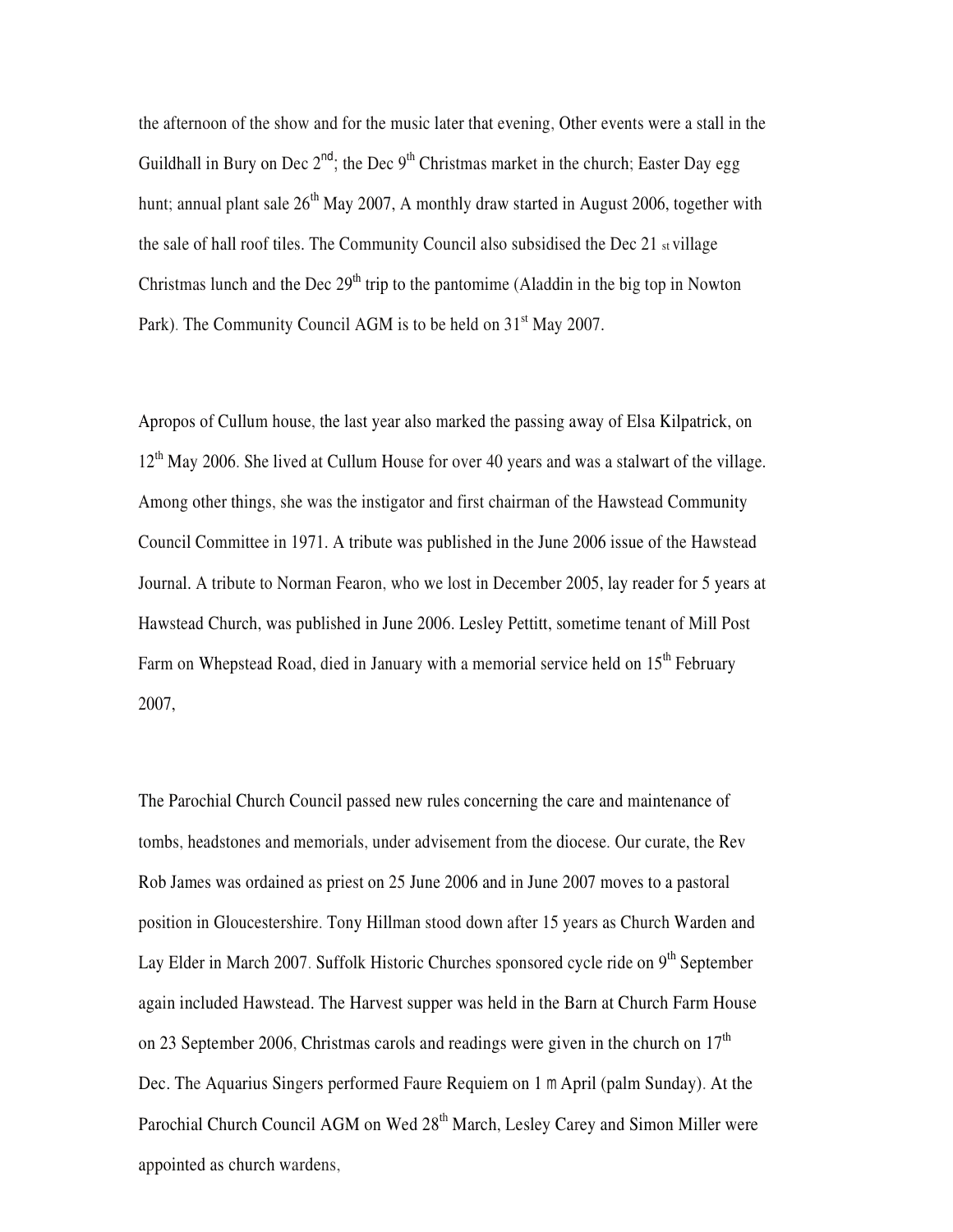Although outside the village boundary, at a meeting on  $28<sup>th</sup>$  November 2006, the town council approved a traffic management experiment in Gypsy Lane/Hardwick Lane that had a knock-ton effect in the village. The order came into effect on  $4<sup>th</sup>$  December 2006, One of the consequences of the making the two roads one-way was to make he access to and from the hospital, the A14 and the eastern side of Bury more difficult. Traffic increased through the village and along Whepstead Road and Bull Lane in Pinford End as commuters found alternative routes. On  $21<sup>st</sup>$  March, following consultations and a petition, the town council agreed to suspend the order, reflecting the strong local opposition, There was an appeal, heard on  $25<sup>th</sup>$  April, which upheld the rescinding of the original order.

A large pot hole on the bridge at Pinford End was mended in August 2006 together with verges on the lanes, Bull Lane was resurfaced in March 2007, Broadband speeds have been increased to Hawstead from the Sicklesmere exchange to 8GB. Broadcasting of digital radio in B St. Edmundsbury area is now accessible in Hawstead The  $18<sup>th</sup>$  January began with a gale force SW wind. In the afternoon, the temperature was a mild 13.5C and the wind increased, resulting in 3 mature trees being blown over and minor damage to buildings.

The tenants of village's local hostelry, the Metcalfe Arms, left at the end of October 2006 and it was hoped that it could be re-opened by Christmas. However, problems with legal issues with the demise of London and Edinburgh Inns and now owned by Oxford Hotels and Inns Ltd meant that the new tenants, Nigel and Ann Pink, could not start the refurbishment and repairs until March. The latest information is that the pub may be ready to open shortly.

Local elections were not required for the Parish Council on  $3<sup>rd</sup>$  May, since there were only 5 nominations for the 7 available places.